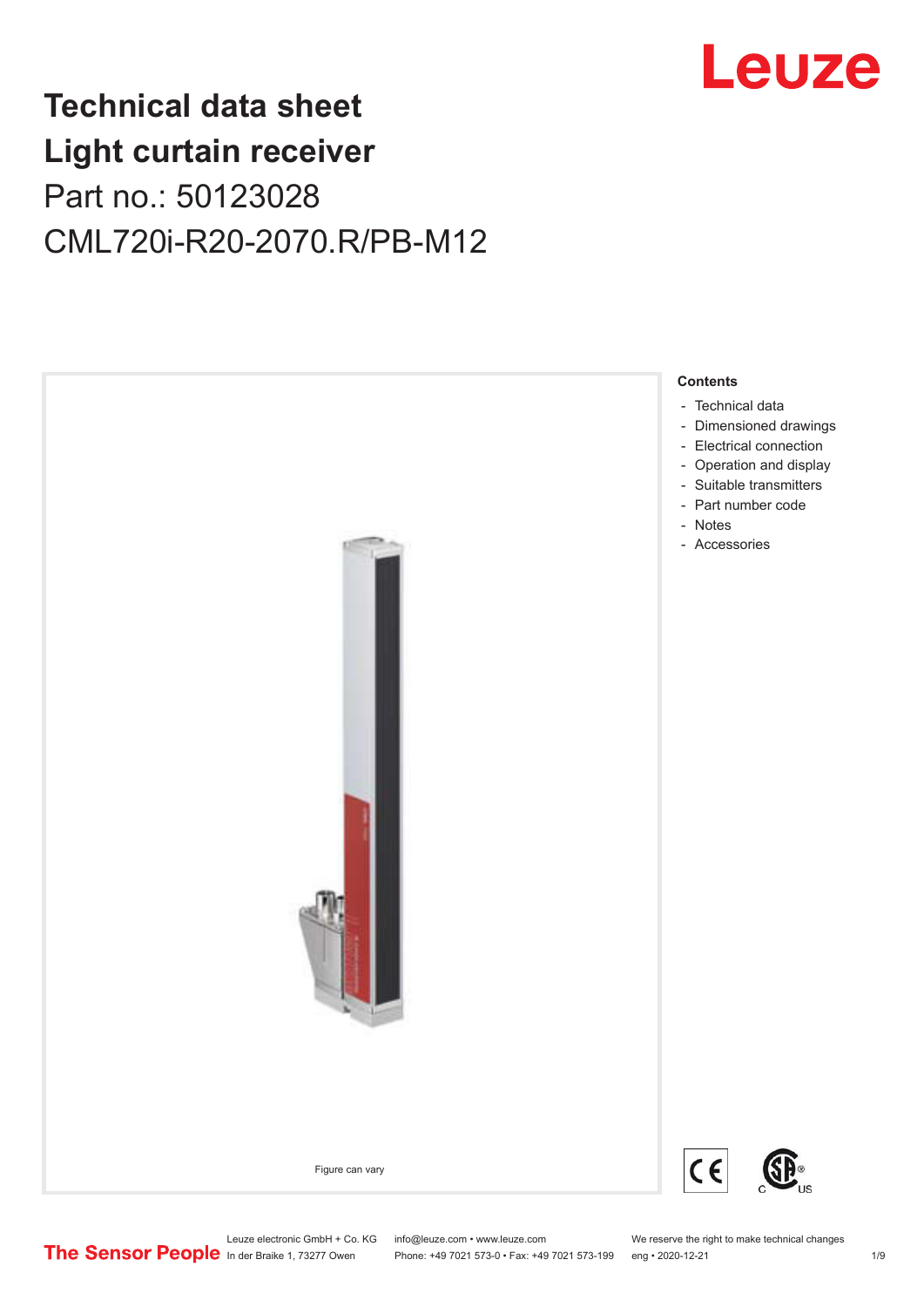### <span id="page-1-0"></span>**Technical data**

# Leuze

| <b>Basic data</b>                                  |                                                                                                             |
|----------------------------------------------------|-------------------------------------------------------------------------------------------------------------|
| <b>Series</b>                                      | 720                                                                                                         |
| <b>Operating principle</b>                         | Throughbeam principle                                                                                       |
| Device type                                        | Receiver                                                                                                    |
| <b>Contains</b>                                    | Accessories for the use of the BT-2R1                                                                       |
| <b>Application</b>                                 | Object measurement                                                                                          |
| <b>Special version</b>                             |                                                                                                             |
| <b>Special version</b>                             | Crossed-beam scanning                                                                                       |
|                                                    | Diagonal-beam scanning                                                                                      |
|                                                    | Parallel-beam scanning                                                                                      |
| <b>Optical data</b>                                |                                                                                                             |
| <b>Operating range</b>                             | Guaranteed operating range                                                                                  |
| <b>Operating range</b>                             | 0.37m                                                                                                       |
| <b>Operating range limit</b>                       | Typical operating range                                                                                     |
| <b>Operating range limit</b>                       | 0.29m                                                                                                       |
| <b>Measurement field length</b>                    | 2,070 mm                                                                                                    |
| <b>Number of beams</b>                             | 104 Piece(s)                                                                                                |
| Beam spacing                                       | $20 \text{ mm}$                                                                                             |
| <b>Measurement data</b>                            |                                                                                                             |
| Minimum object diameter                            | 30 mm                                                                                                       |
|                                                    |                                                                                                             |
| <b>Electrical data</b>                             |                                                                                                             |
| <b>Protective circuit</b>                          | Polarity reversal protection                                                                                |
|                                                    | Short circuit protected                                                                                     |
|                                                    | <b>Transient protection</b>                                                                                 |
| Performance data                                   |                                                                                                             |
| Supply voltage U <sub>B</sub>                      | 18  30 V, DC                                                                                                |
| <b>Residual ripple</b>                             | 0  15 %, From $U_{\rm B}$                                                                                   |
| <b>Open-circuit current</b>                        | 0  435 mA, The specified values refer<br>to the entire package consisting of trans-<br>mitter and receiver. |
| Inputs/outputs selectable                          |                                                                                                             |
| Output current, max.                               | 100 mA                                                                                                      |
| Input resistance                                   | $6,000 \Omega$                                                                                              |
| Number of inputs/outputs selectable 2 Piece(s)     |                                                                                                             |
|                                                    | Inputs/outputs selectable                                                                                   |
| Type<br>Voltage type, outputs                      | DC                                                                                                          |
|                                                    | Typ. $U_{\rm B}$ / 0 V                                                                                      |
| Switching voltage, outputs<br>Voltage type, inputs | DC                                                                                                          |
|                                                    |                                                                                                             |
| Switching voltage, inputs                          | high: ≥6V                                                                                                   |
|                                                    | $low: 4V$                                                                                                   |
| Input/output 1                                     |                                                                                                             |
| Activation/disable delay                           | 1 <sub>ms</sub>                                                                                             |
|                                                    |                                                                                                             |
| <b>Timing</b>                                      |                                                                                                             |
| <b>Cycle time</b>                                  | $3.52$ ms                                                                                                   |
| Response time per beam                             | 30 µs                                                                                                       |
| <b>Interface</b>                                   |                                                                                                             |
| Type                                               | PROFIBUS DP                                                                                                 |
| <b>PROFIBUS DP</b>                                 |                                                                                                             |
| <b>Function</b>                                    | Process                                                                                                     |

|                       | <b>Service interface</b>                         |                                       |  |
|-----------------------|--------------------------------------------------|---------------------------------------|--|
|                       | Type                                             | IO-Link                               |  |
|                       |                                                  |                                       |  |
|                       | <b>IO-Link</b>                                   |                                       |  |
|                       | <b>Function</b>                                  | Configuration via software<br>Service |  |
|                       |                                                  |                                       |  |
|                       | <b>Connection</b>                                |                                       |  |
|                       | <b>Number of connections</b>                     | 2 Piece(s)                            |  |
|                       | <b>Plug outlet</b>                               | Rear side                             |  |
|                       |                                                  |                                       |  |
|                       | <b>Connection 1</b>                              |                                       |  |
|                       | <b>Function</b>                                  | Configuration interface               |  |
|                       |                                                  | Connection to transmitter             |  |
|                       |                                                  | Signal IN<br>Signal OUT               |  |
|                       |                                                  | Voltage supply                        |  |
|                       | <b>Type of connection</b>                        | Connector                             |  |
|                       | <b>Thread size</b>                               | M <sub>12</sub>                       |  |
|                       | Type                                             | Male                                  |  |
|                       | <b>Material</b>                                  | Metal                                 |  |
|                       | No. of pins                                      | 8-pin                                 |  |
|                       | Encoding                                         | A-coded                               |  |
|                       |                                                  |                                       |  |
|                       | <b>Connection 2</b>                              |                                       |  |
|                       | <b>Function</b>                                  | <b>BUS IN</b>                         |  |
|                       |                                                  | <b>BUS OUT</b>                        |  |
|                       | <b>Type of connection</b>                        | Connector<br>M12                      |  |
|                       | <b>Thread size</b><br>Type                       | Female                                |  |
|                       | <b>Material</b>                                  | Metal                                 |  |
|                       | No. of pins                                      | 5-pin                                 |  |
|                       | Encoding                                         | B-coded                               |  |
|                       |                                                  |                                       |  |
|                       | <b>Mechanical data</b>                           |                                       |  |
|                       | Design                                           | Cubic                                 |  |
| Dimension (W x H x L) |                                                  | 29 mm x 35.4 mm x 2,103 mm            |  |
|                       | <b>Housing material</b>                          | Metal                                 |  |
|                       | <b>Metal housing</b>                             | Aluminum                              |  |
|                       | Lens cover material                              | Plastic                               |  |
|                       | Net weight                                       | $2,250$ g<br>Silver                   |  |
|                       | <b>Housing color</b><br><b>Type of fastening</b> | Groove mounting                       |  |
|                       |                                                  | Via optional mounting device          |  |
|                       |                                                  |                                       |  |
|                       | <b>Operation and display</b>                     |                                       |  |
|                       | Type of display                                  | LED                                   |  |
|                       |                                                  | OLED display                          |  |
|                       | <b>Number of LEDs</b>                            | 2 Piece(s)                            |  |
|                       | Type of configuration                            | Software                              |  |
|                       |                                                  | Teach-in                              |  |
|                       | <b>Operational controls</b>                      | Membrane keyboard                     |  |
|                       | <b>Environmental data</b>                        |                                       |  |
|                       | Ambient temperature, operation                   | $-3060 °C$                            |  |
|                       | Ambient temperature, storage                     | $-40$ 70 °C                           |  |
|                       |                                                  |                                       |  |

Leuze electronic GmbH + Co. KG info@leuze.com • www.leuze.com We reserve the right to make technical changes

In der Braike 1, 73277 Owen Phone: +49 7021 573-0 • Fax: +49 7021 573-199 eng • 2020-12-21 299 Phone: +49 7021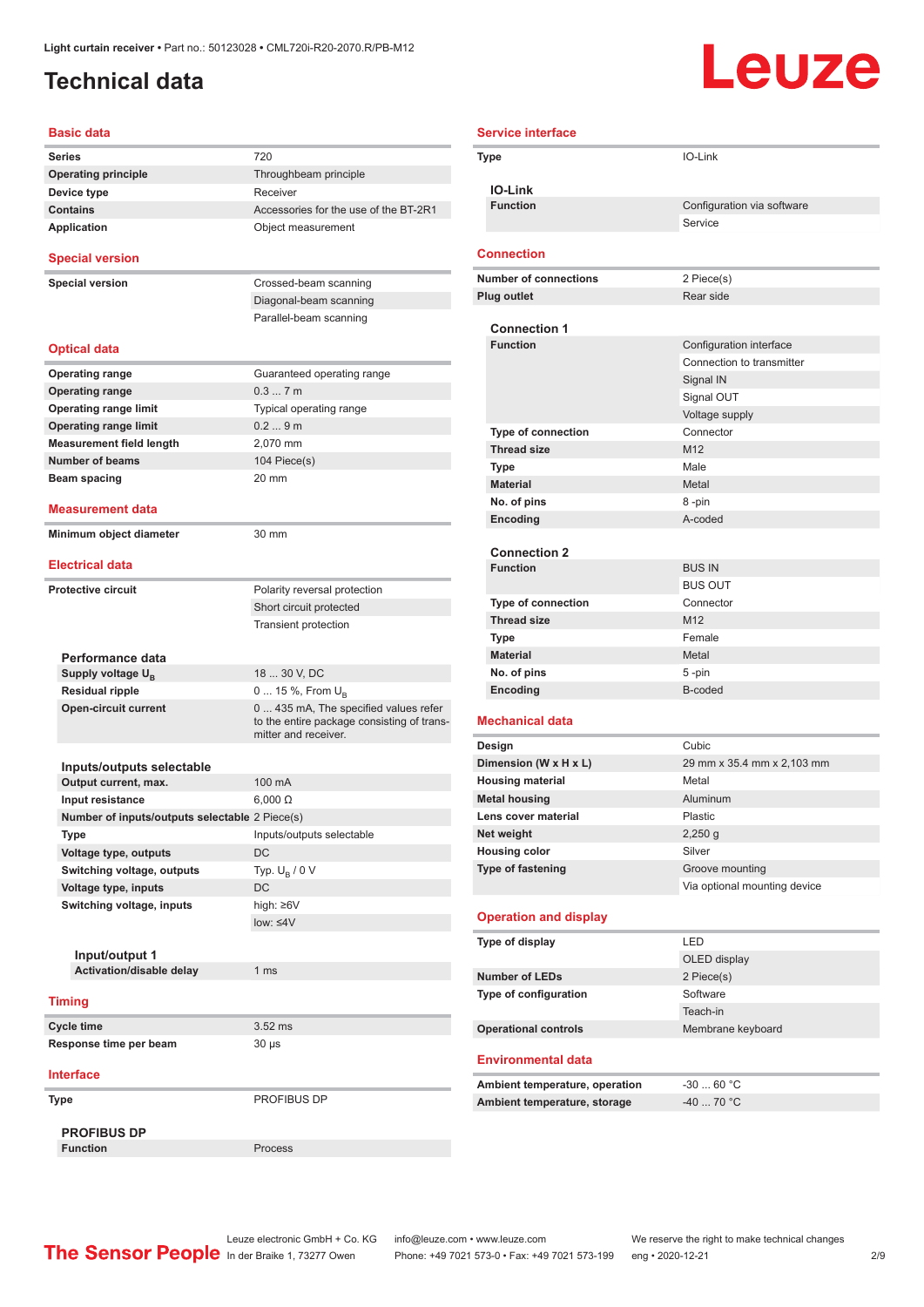## **Technical data**

## Leuze

#### **Certifications**

| Degree of protection     | IP 65         |
|--------------------------|---------------|
| <b>Protection class</b>  | Ш             |
| <b>Certifications</b>    | c CSA US      |
| <b>Standards applied</b> | IEC 60947-5-2 |
|                          |               |

#### **Classification**

| <b>Customs tariff number</b> | 90314990 |
|------------------------------|----------|
| eCl@ss 5.1.4                 | 27270910 |
| eCl@ss 8.0                   | 27270910 |
| eCl@ss 9.0                   | 27270910 |
| eCl@ss 10.0                  | 27270910 |
| eCl@ss 11.0                  | 27270910 |
| <b>ETIM 5.0</b>              | EC002549 |
| <b>ETIM 6.0</b>              | EC002549 |
| <b>ETIM 7.0</b>              | EC002549 |
|                              |          |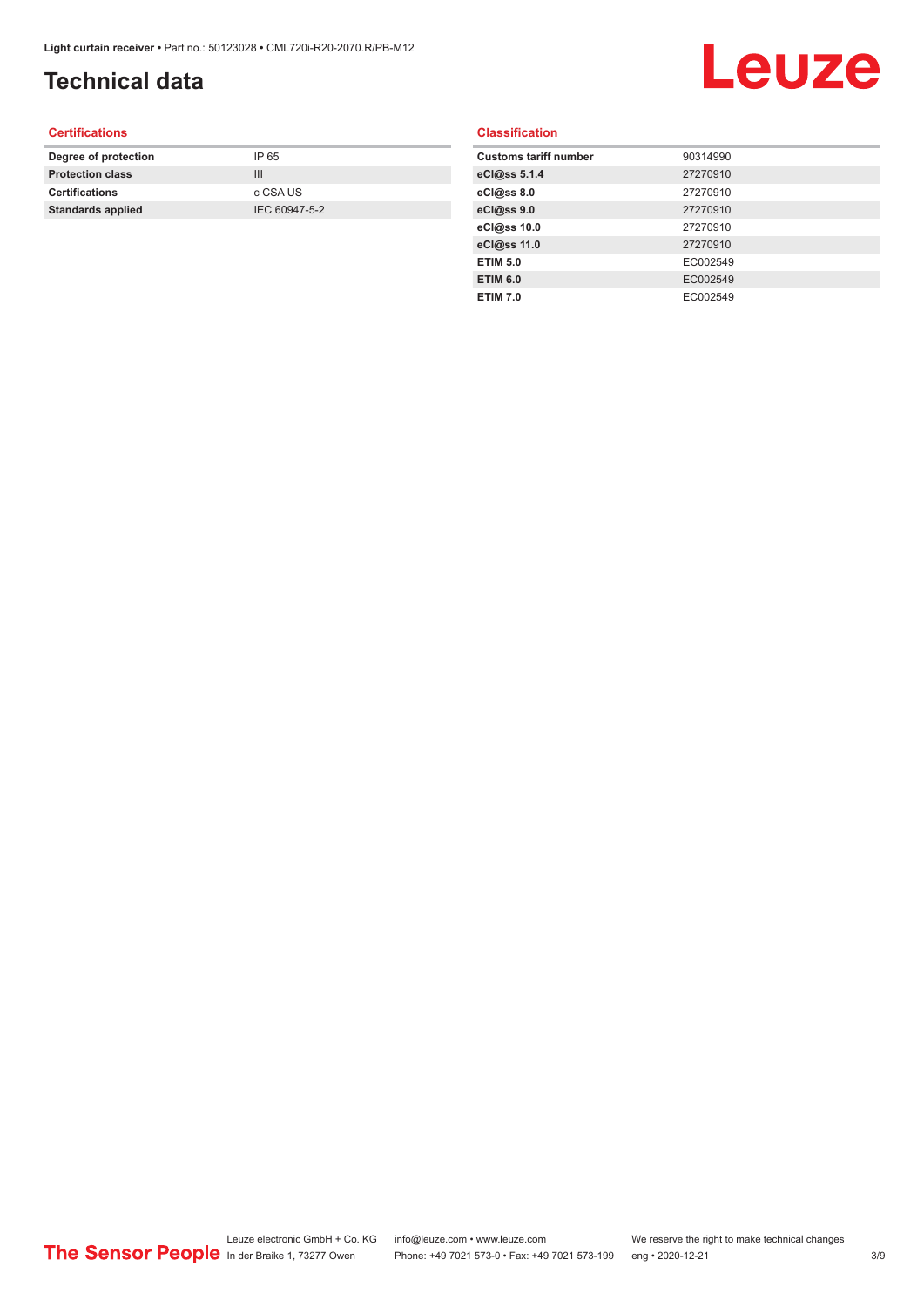#### <span id="page-3-0"></span>**Dimensioned drawings**

All dimensions in millimeters



- A Beam spacing 20 mm
- B Measurement field length 2070 mm
- F M6 thread
- G Fastening groove
- T Transmitter
- R Receiver
- Y 5 mm

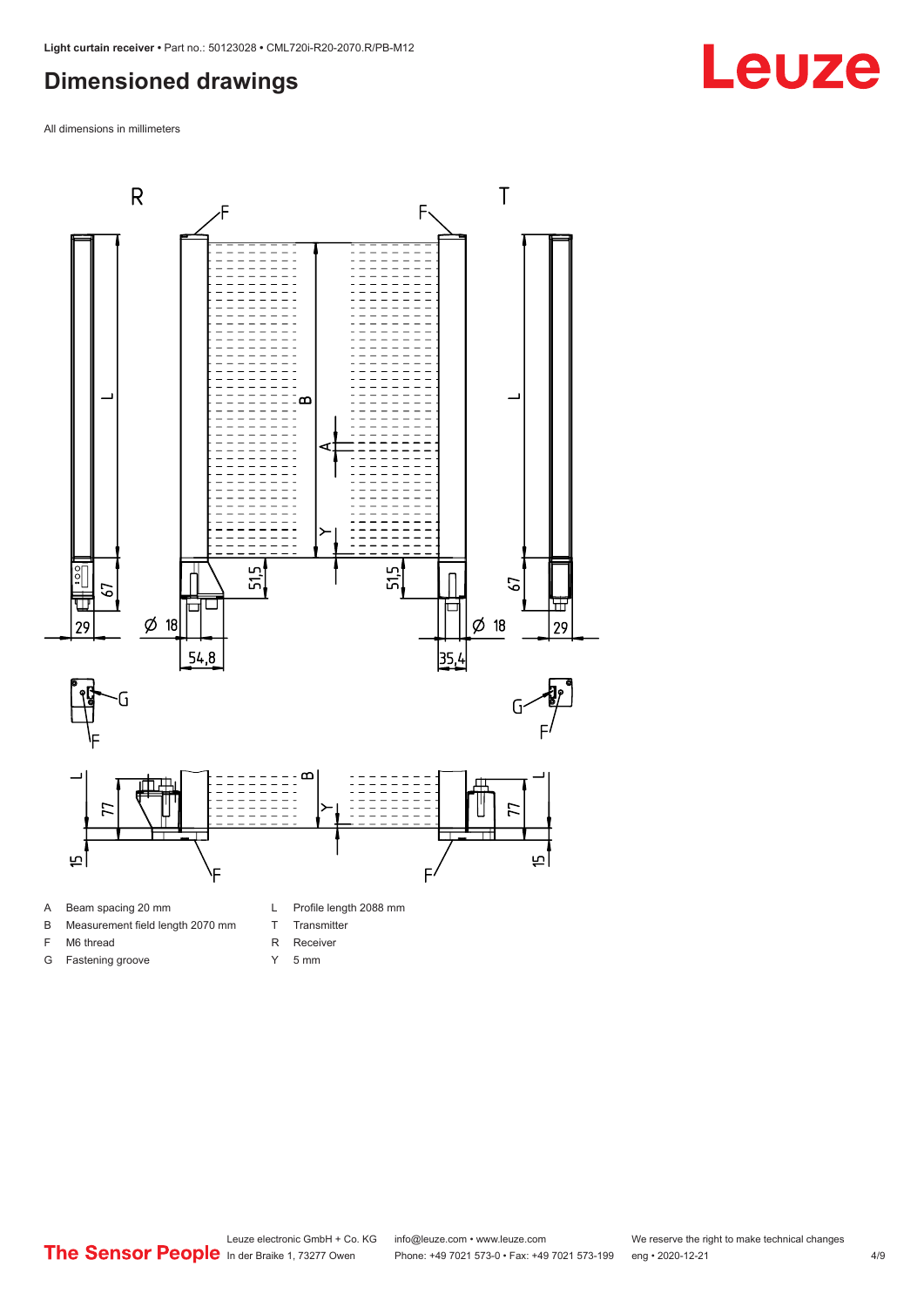#### <span id="page-4-0"></span>**Dimensioned drawings**





A PWR / SW IN / OUT B BUS IN / OUT

## **Electrical connection**

**Connection 1**

| <b>Function</b>    | Configuration interface   |  |
|--------------------|---------------------------|--|
|                    | Connection to transmitter |  |
|                    | Signal IN                 |  |
|                    | Signal OUT                |  |
|                    | Voltage supply            |  |
| Type of connection | Connector                 |  |
| <b>Thread size</b> | M12                       |  |
| <b>Type</b>        | Male                      |  |
| <b>Material</b>    | Metal                     |  |
| No. of pins        | 8-pin                     |  |
| Encoding           | A-coded                   |  |

#### **Pin Pin assignment**

|                | $V +$            |  |  |
|----------------|------------------|--|--|
| $\overline{2}$ | I/O <sub>1</sub> |  |  |
| 3              | <b>GND</b>       |  |  |
| $\overline{4}$ | IO-Link          |  |  |
| 5              | I/O <sub>2</sub> |  |  |
| 6              | RS 485 Tx+       |  |  |
|                | RS 485 Tx+       |  |  |
| 8              | <b>FE/SHIELD</b> |  |  |
|                |                  |  |  |



#### **Connection 2**

| <b>Function</b>    | <b>BUS IN</b>  |
|--------------------|----------------|
|                    | <b>BUS OUT</b> |
| Type of connection | Connector      |
| <b>Thread size</b> | M12            |
| <b>Type</b>        | Female         |
| <b>Material</b>    | Metal          |
| No. of pins        | $5$ -pin       |
| Encoding           | B-coded        |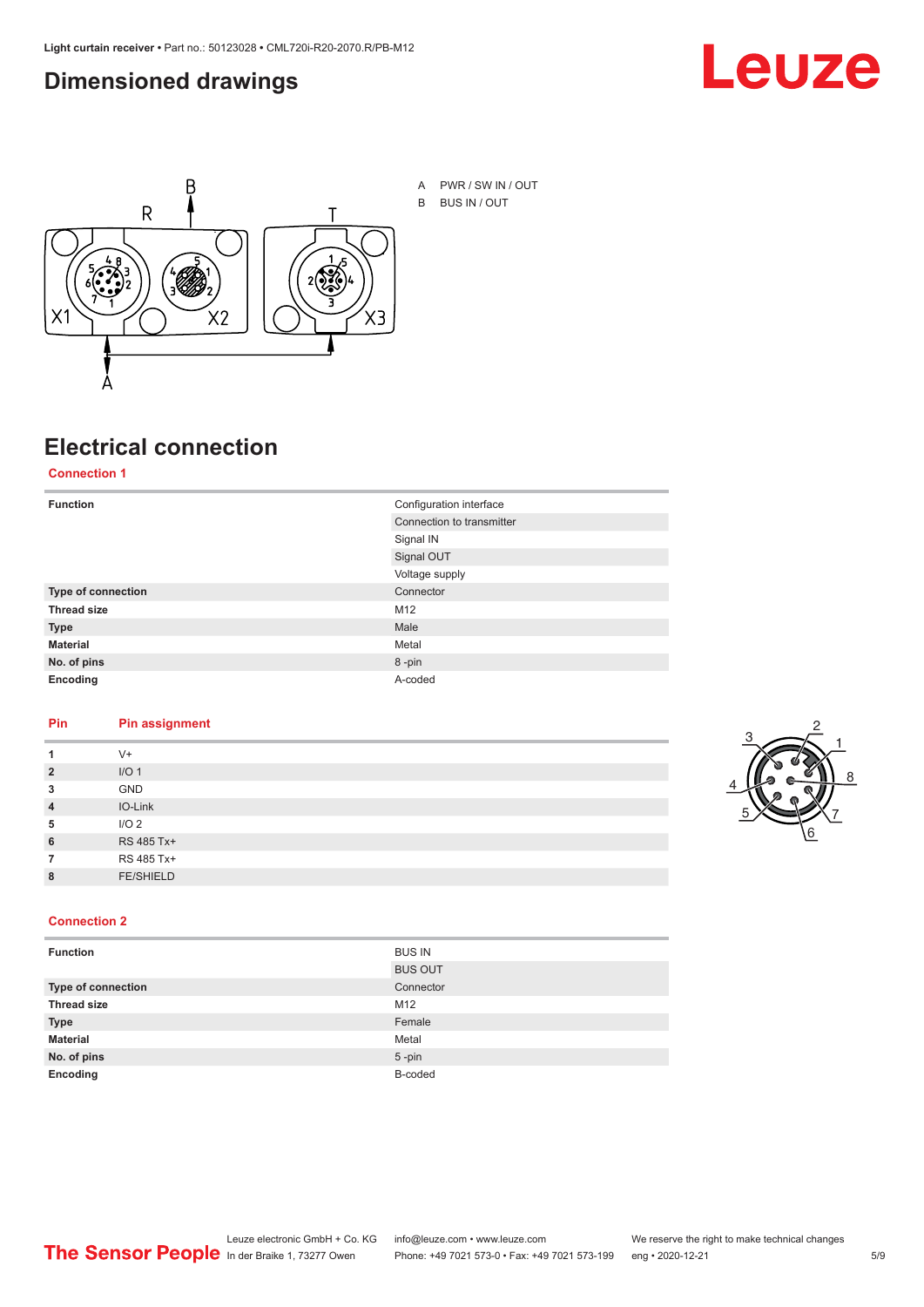## <span id="page-5-0"></span>**Electrical connection**

| Pin | Pin assignment   |  |
|-----|------------------|--|
|     | V+               |  |
| ∍   | Tx-              |  |
| 3   | PB GND           |  |
|     | $Tx+$            |  |
| 5   | <b>FE/SHIELD</b> |  |

## **Operation and display**

| <b>LED</b>     | <b>Display</b>           | <b>Meaning</b>                         |
|----------------|--------------------------|----------------------------------------|
|                | Green, continuous light  | Operational readiness                  |
|                | Green, flashing          | Teach / error                          |
| $\overline{2}$ | Yellow, continuous light | Light path free, with function reserve |
|                | Yellow, flashing         | No function reserve                    |
|                | Off                      | Object detected                        |

#### **Suitable transmitters**

| Part no. | <b>Designation</b>         | <b>Article</b>               | <b>Description</b>                                                        |
|----------|----------------------------|------------------------------|---------------------------------------------------------------------------|
| 50119517 | CML720i-T20-<br>2070.R-M12 | Light curtain<br>transmitter | Operating range: 0.3  6 m<br>Connection: Connector, M12, Rear side, 5-pin |

#### **Part number code**

Part designation: **CML7XXi-YZZ-AAAA.BCCCDDD-EEEFFF**

| <b>CML</b>  | <b>Operating principle</b><br>Measuring light curtain                                                                                     |
|-------------|-------------------------------------------------------------------------------------------------------------------------------------------|
| 7XXi        | <b>Series</b><br>720i: 720i series<br>730i: 730i series                                                                                   |
| Y           | Device type<br>T: transmitter<br>R: receiver                                                                                              |
| <b>ZZ</b>   | <b>Beam spacing</b><br>$05:5$ mm<br>10:10 mm<br>20:20 mm<br>40:40 mm                                                                      |
| <b>AAAA</b> | Measurement field length [mm], dependent on beam spacing                                                                                  |
| B           | Equipment<br>A: connector outlet, axial<br>R: rear connector outlet                                                                       |
| <b>CCC</b>  | Interface<br>L: IO-Link<br>/CN: CANopen<br>/PB: PROFIBUS<br>/PN: PROFINET<br>/CV: Analog current and voltage output<br>/D3: RS 485 Modbus |

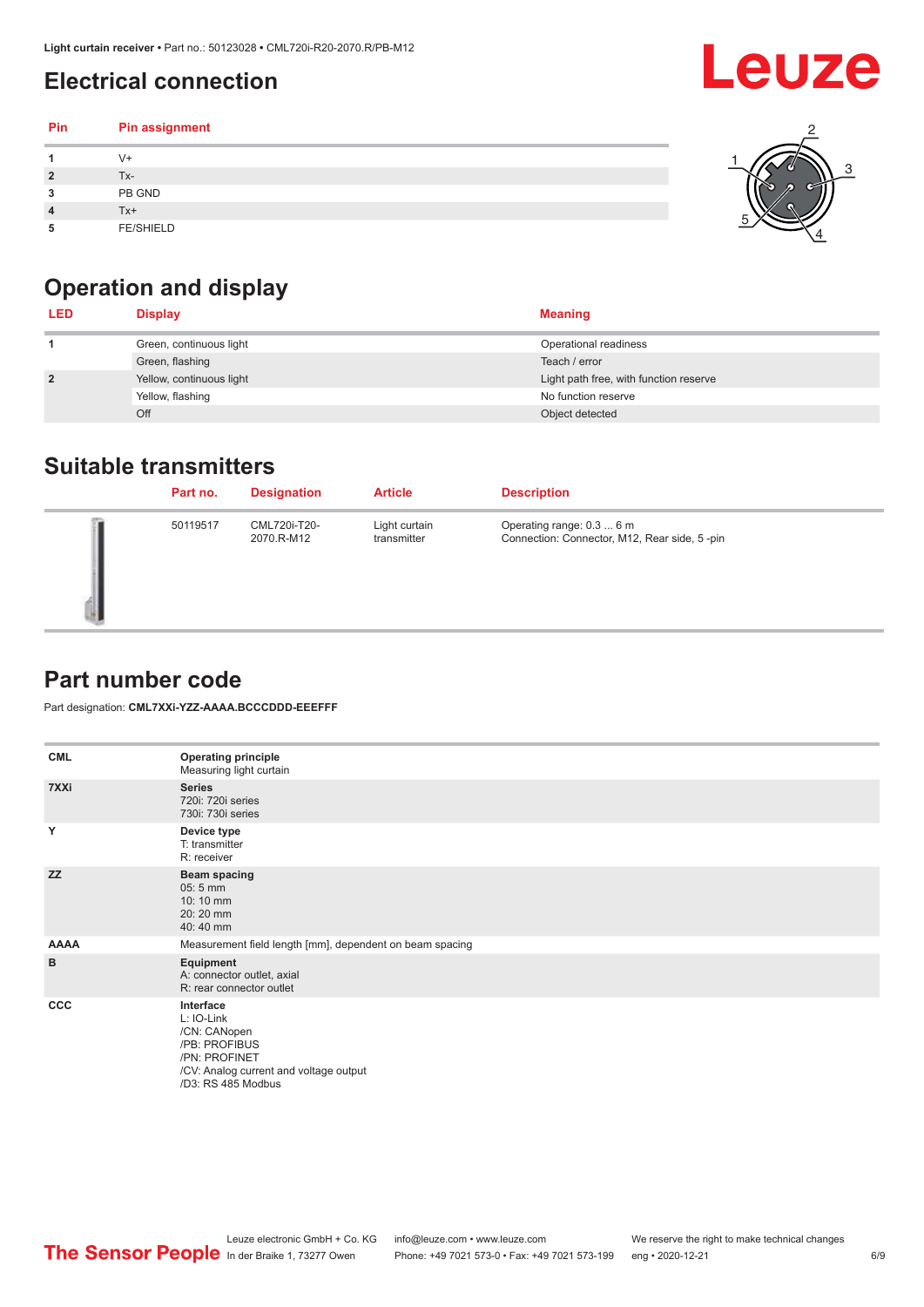#### <span id="page-6-0"></span>**Part number code**



| <b>DDD</b>  | <b>Special equipment</b><br>-PS: Power Setting                                                  |
|-------------|-------------------------------------------------------------------------------------------------|
| <b>EEE</b>  | <b>Electrical connection</b><br>M12: M12 connector                                              |
| <b>FFF</b>  | -EX: Explosion protection                                                                       |
|             |                                                                                                 |
| <b>Note</b> |                                                                                                 |
|             | $\&$ A list with all available device types can be found on the Leuze website at www.leuze.com. |

#### **Notes**

| <b>Observe intended use!</b>                                                                                                                                                                                                  |
|-------------------------------------------------------------------------------------------------------------------------------------------------------------------------------------------------------------------------------|
| $\%$ This product is not a safety sensor and is not intended as personnel protection.<br>$\%$ The product may only be put into operation by competent persons.<br>♦ Only use the product in accordance with its intended use. |



#### **For UL applications:**

ª For UL applications, use is only permitted in Class 2 circuits in accordance with the NEC (National Electric Code). ª These proximity switches shall be used with UL Listed Cable assemblies rated 30V, 0.5A min, in the field installation, or equivalent (categories: CYJV/ CYJV7 or PVVA/PVVA7)

#### **Accessories**

### Connection technology - Connection cables

|        | Part no. | <b>Designation</b>     | <b>Article</b>   | <b>Description</b>                                                                                                                                         |
|--------|----------|------------------------|------------------|------------------------------------------------------------------------------------------------------------------------------------------------------------|
| 2<br>W | 50132079 | KD U-M12-5A-V1-<br>050 | Connection cable | Connection 1: Connector, M12, Axial, Female, A-coded, 5-pin<br>Connection 2: Open end<br>Shielded: No<br>Cable length: 5,000 mm<br>Sheathing material: PVC |

#### Connection technology - Y distribution cables

|        |   | Part no. | <b>Designation</b>          | <b>Article</b>        | <b>Description</b>                                                                                                                                                                                                                                                                                  |
|--------|---|----------|-----------------------------|-----------------------|-----------------------------------------------------------------------------------------------------------------------------------------------------------------------------------------------------------------------------------------------------------------------------------------------------|
| 圔<br>⋿ | Ø | 50118183 | K-Y1 M12A-5m-<br>M12A-S-PUR | Interconnection cable | Connection 1: Connector, M12, Axial, Female, A-coded, 5-pin<br>Connection 2: Connector, M12, Axial, Male, A-coded, 5-pin<br>Connection 3: Connector, M12, Axial, Female, A-coded, 8-pin<br>Shielded: Yes<br>Cable length fork 1: 5,000 mm<br>Cable length fork 2: 150 mm<br>Sheathing material: PUR |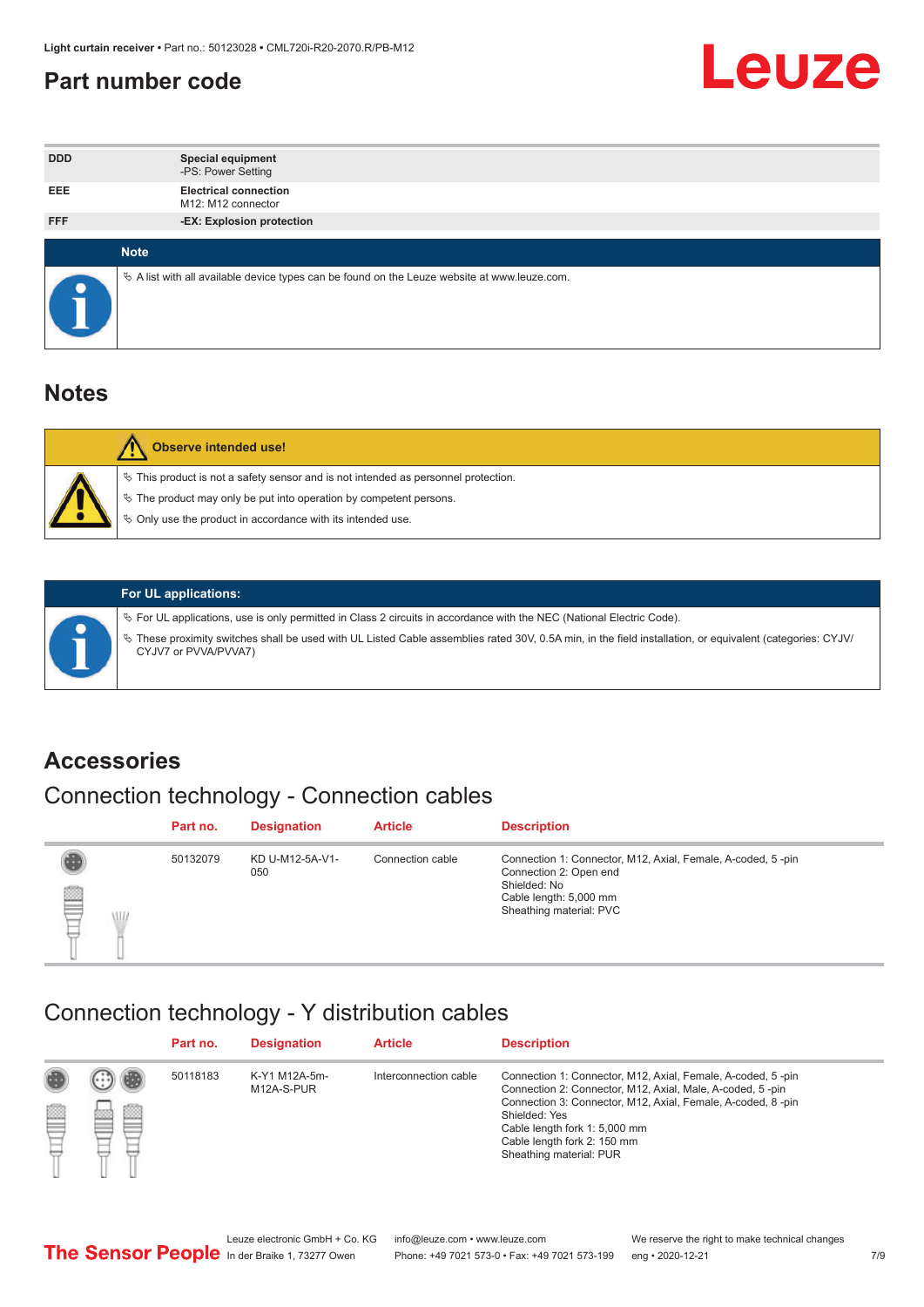#### **Accessories**

## **Leuze**

|   |            | Part no. | <b>Designation</b>           | <b>Article</b>        | <b>Description</b>                                                                                                                                                                                                                                                                             |
|---|------------|----------|------------------------------|-----------------------|------------------------------------------------------------------------------------------------------------------------------------------------------------------------------------------------------------------------------------------------------------------------------------------------|
| œ | 83<br>toni | 50123265 | K-YPB M12A-5m-<br>M12A-S-PUR | Interconnection cable | Suitable for interface: PROFIBUS DP<br>Connection 1: Connector, M12, Axial, Male, B-coded, 5-pin<br>Connection 2: Cable with connector, M12, Axial, Female, B-coded, 5-pin<br>Connection 3: Cable with connector, M12, Axial, Male, B-coded, 5-pin<br>Shielded: Yes<br>Sheathing material: PUR |

#### Mounting technology - Mounting brackets

|               | Part no. | <b>Designation</b> | <b>Article</b>      | <b>Description</b>                                                                                                                                                                                                        |
|---------------|----------|--------------------|---------------------|---------------------------------------------------------------------------------------------------------------------------------------------------------------------------------------------------------------------------|
| $\frac{1}{2}$ | 50142900 | BT 700M.5-2SET     | Mounting device set | Design of mounting device: Bracket mounting<br>Fastening, at system: Through-hole mounting, T slotted hole<br>Mounting bracket, at device: Screw type, Sliding block<br>Type of mounting device: Rigid<br>Material: Steel |

### Mounting technology - Swivel mounts

| Part no. | <b>Designation</b> | <b>Article</b>       | <b>Description</b>                                                                                                                                          |
|----------|--------------------|----------------------|-------------------------------------------------------------------------------------------------------------------------------------------------------------|
| 429046   | <b>BT-2R1</b>      | Mounting bracket set | Fastening, at system: Through-hole mounting<br>Mounting bracket, at device: Clampable<br>Type of mounting device: Turning, 360°<br>Material: Metal, Plastic |

#### Configuration devices

| Part no. | <b>Designation</b>             | <b>Article</b>  | <b>Description</b>                                                       |
|----------|--------------------------------|-----------------|--------------------------------------------------------------------------|
| 50121098 | SET MD12-US2-IL1.1<br>$+$ Zub. | Diagnostics set | Interface: USB<br>Connections: 2 Piece(s)<br>Degree of protection: IP 20 |

#### Services

| Part no. | <b>Designation</b> | <b>Article</b>   | <b>Description</b>                                                                                                                                                                                                                                                                                                                                                                                                              |
|----------|--------------------|------------------|---------------------------------------------------------------------------------------------------------------------------------------------------------------------------------------------------------------------------------------------------------------------------------------------------------------------------------------------------------------------------------------------------------------------------------|
| S981001  | CS10-S-110         | Start-up support | Details: Performed at location of customer's choosing, duration: max. 10<br>hours.<br>Conditions: Devices and connection cables are already mounted, price not<br>including travel costs and, if applicable, accommodation expenses.<br>Restrictions: No mechanical (mounting) and electrical (wiring) work<br>performed, no changes (attachments, wiring, programming) to third-party<br>components in the nearby environment. |
| S981005  | CS10-T-110         | Product training | Details: Location and content to be agreed upon, duration: max. 10 hours.<br>Conditions: Price not including travel costs and, if applicable, accommodation<br>expenses.<br>Restrictions: Travel costs and accommodation expenses charged separately<br>and according to expenditure.                                                                                                                                           |